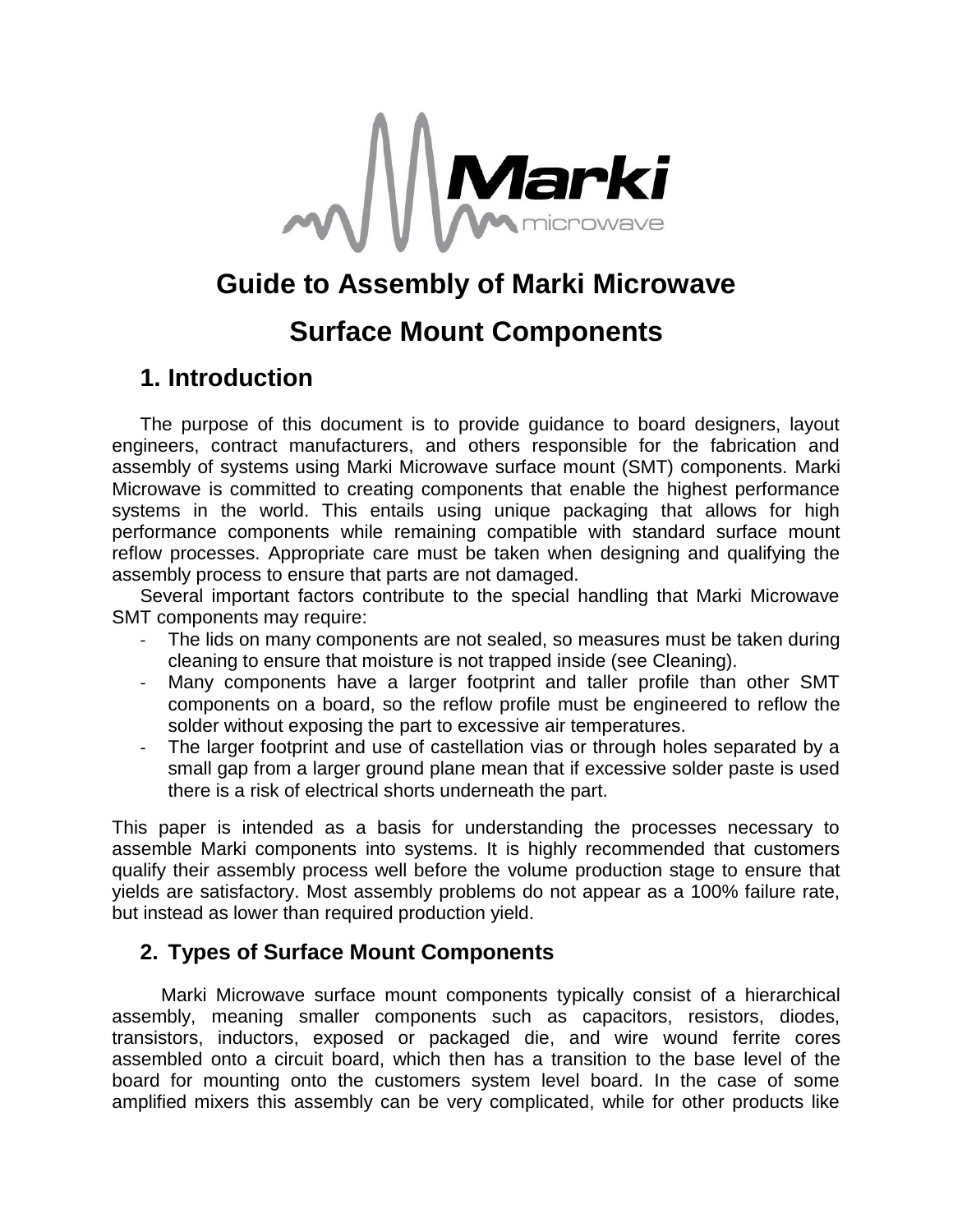power dividers it can be relatively simple. The different types of components can be categorized by the type of transition and the substrate material.

### **Types of Transitions:**

### - **EZ Eyelet**

The EZ package uses a Marki proprietary technology we call an 'eyelet'. This is a 50 ohm transition hand assembled into a metal carrier to allow a transition to a taller base height for the substrate. A suspended substrate is then attached to the carrier, allowing for surface mount suspended substrate mixers.

Product Lines: Mixers (M1, M3, M4), Amplifiers, Doublers

Carrier Material: Tin/Lead (85/15) plated Brass

Max Recommended Frequency: 20 GHz

Suspended Substrate Compatible: Yes

Lead-Free Option: Because of the construction of the EZ eyelet, it cannot be built with lead free solder. For this reason the M1, M2, and M3 mixers are not available as lead-free surface mount units.

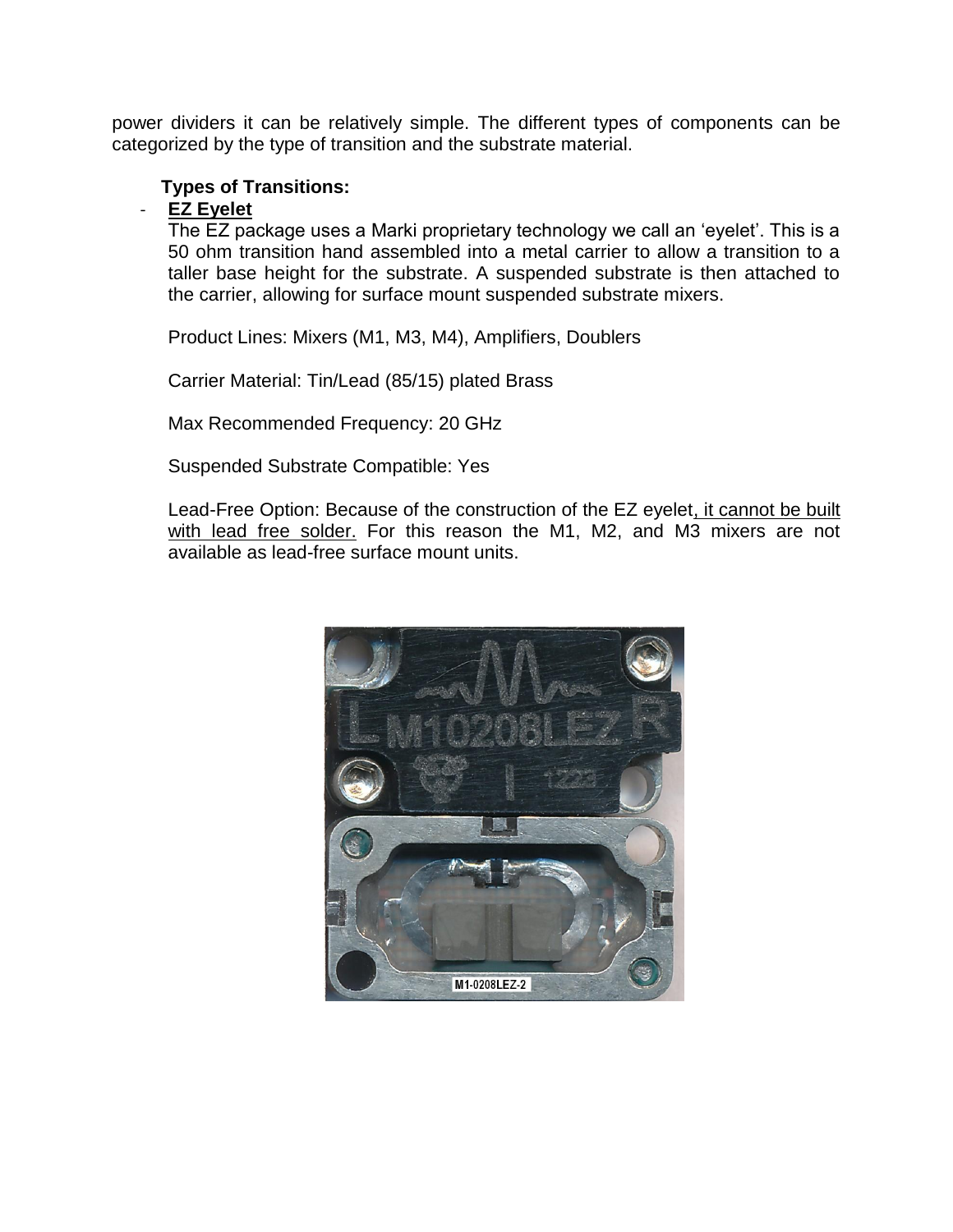### - **Castellation Via**

A castellation via is a method of creating a transition by making a plated through hole in a circuit and cutting the through hole in half. Two ground holes can be placed on either side to create a quasi-coplanar waveguide transmission line. The transmission will appear more inductive than in an EZ eyelet, since ground is only supplied on two sides. Further, it is limited to certain materials that are capable of supporting the construction. It is however very robust and is a visible transition, making it easier to inspect the solder fillets.

Product Lines: T3 Mixers, Baluns, High Isolation Power Combiners (PBR), T3A3

Carrier Material: FR4 or Rogers 4003

Max Recommended Frequency: 20 GHz

Suspended Substrate Compatible: No

Lead-Free Option: Yes (CQG/CTG/CKG)

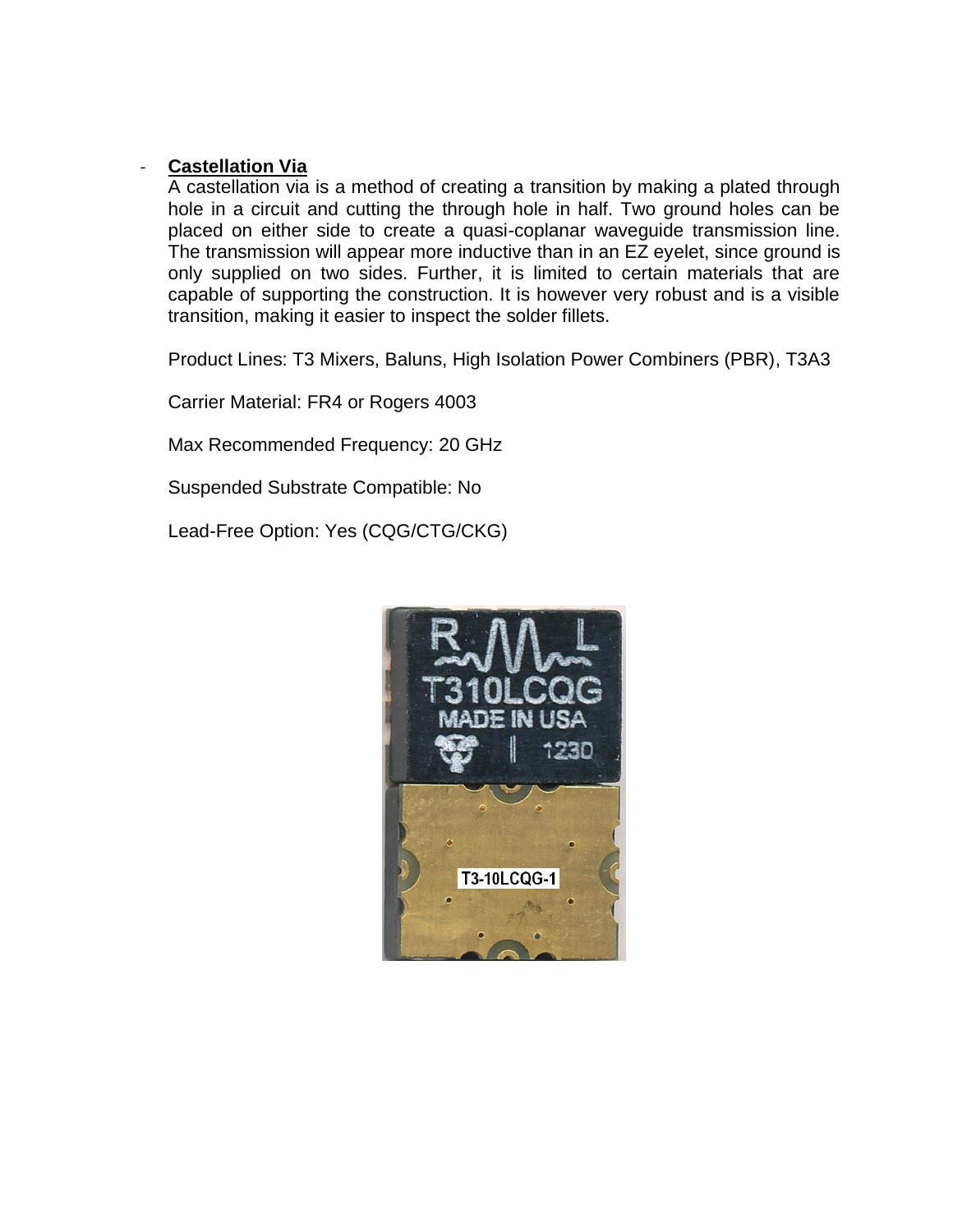#### - **Plated Through Hole**

This is a standard way to achieve surface mount transitions. It is just a drilled hole that is metal plated, through the substrate, to the signal trace on the bottom side. The separation from ground is engineered on the top and bottom to minimize inductive losses. It can be created with a wider variety of materials, including thinner and lower dielectric materials. Because it is used with thinner materials, it is typically only associated with smaller parts, to keep the board flat and prevent it from warping during assembly. Because it is used with thinner materials the transition can appear less inductive, thus performing to higher frequencies.

Product Lines: Bias Tees, some Power Dividers, Diplexers

Carrier Material: PTFE

Max Recommended Frequency: 35 GHz

Suspended Substrate Compatible: No

Lead-Free Option: Yes (SMG)

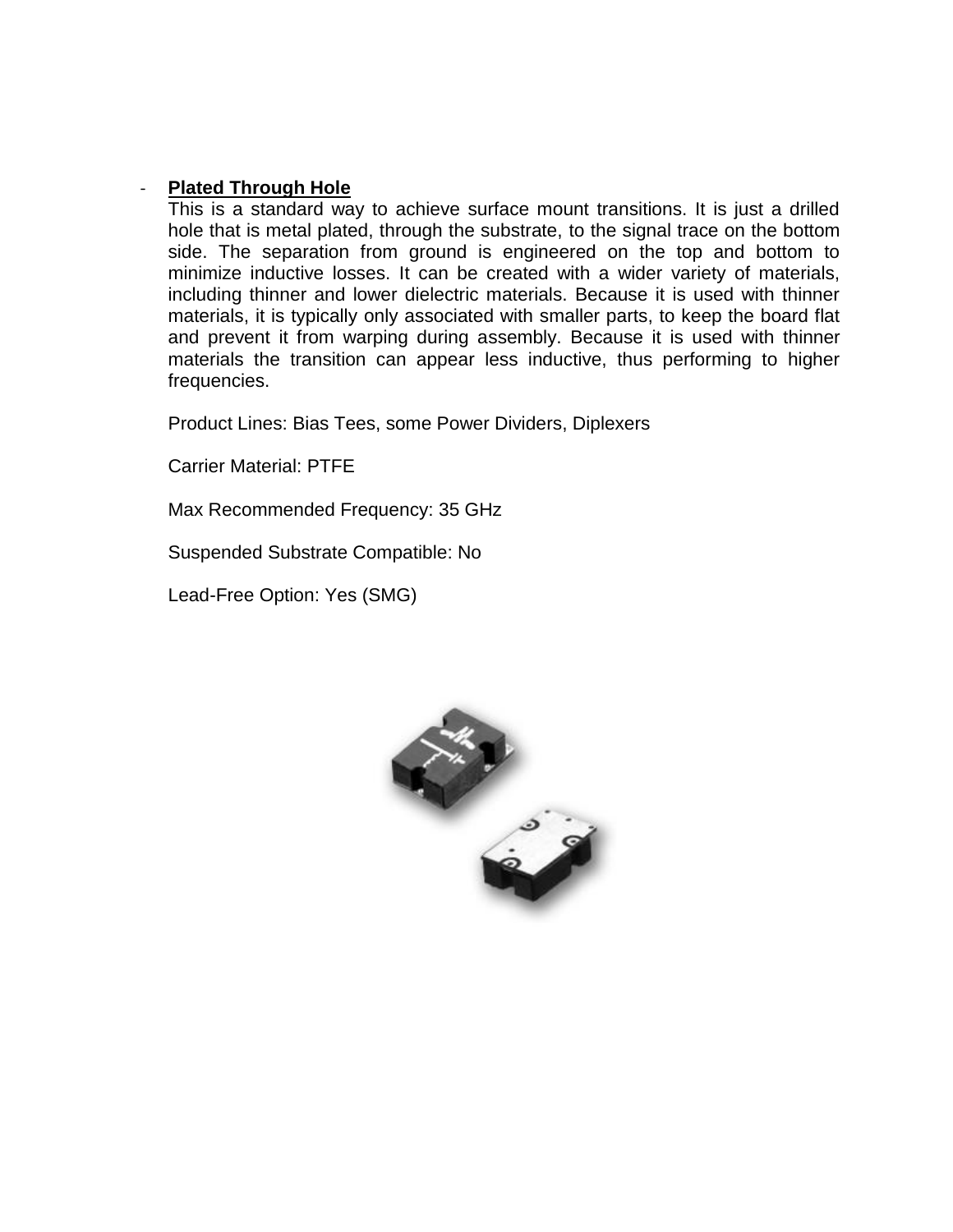#### - **Filled Via**

This is similar to the plated through hole, but it is created on a ceramic substrate by completely filling the hole with metal instead of just plating the sidewalls. The increased metal thickness decreases the inductance of the transition and can provide for (gross leak) sealed packages if required. It is only available for ceramic components. The increased thickness of these components compared to the substrates used for plated through hole transitions means that the frequency coverage is comparable to our plated through hole components.

Product Lines: All Microlithics (Mixers, Doublers, IQ Mixers, Baluns), some Power Dividers

Carrier Material: Alumina

Max Recommended Frequency: 32 GHz (at present, higher may be possible)

Suspended Substrate Compatible: No

Lead-Free Option: Intrinsically Lead-Free

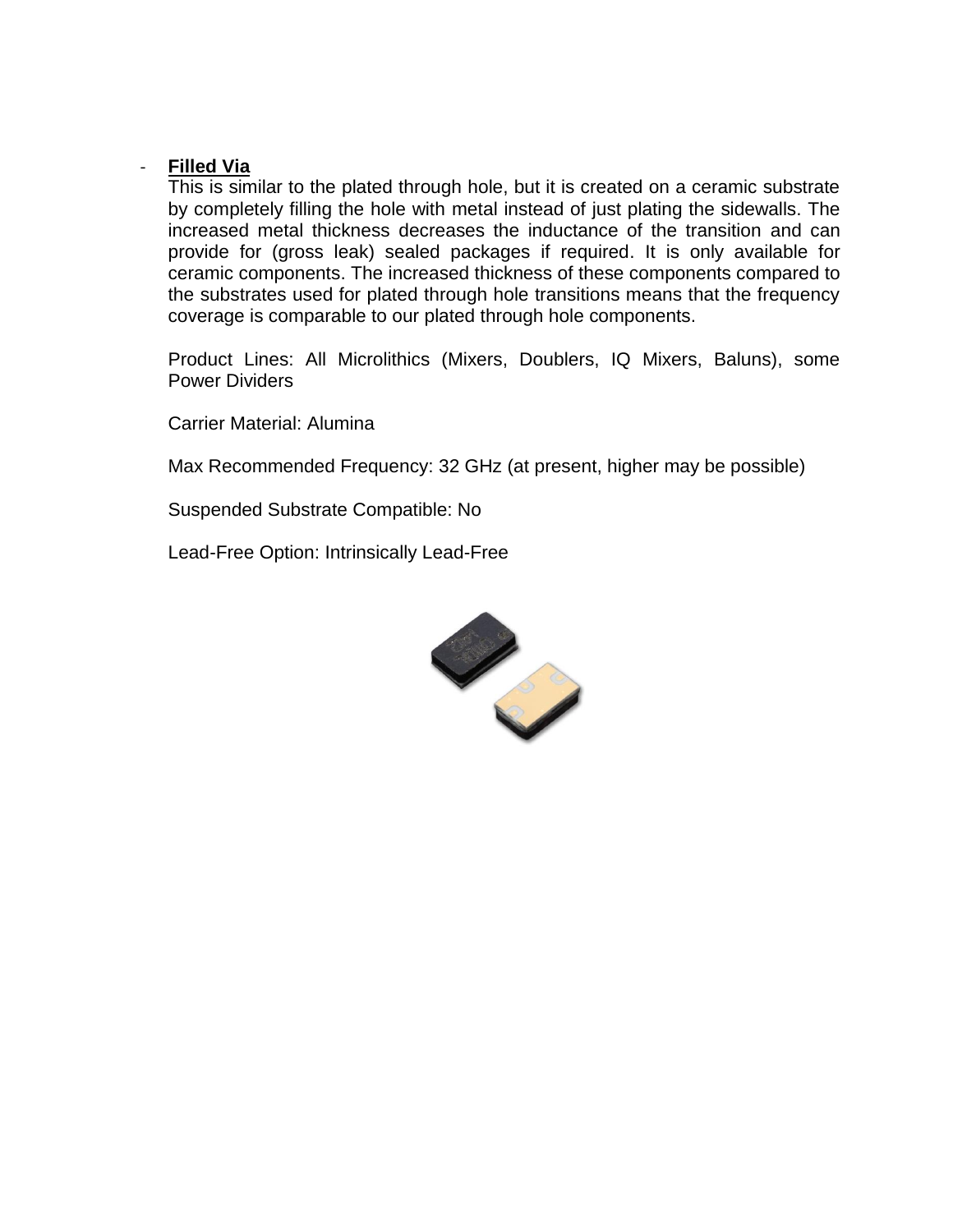### **3. Layout Design**

Surface mount footprints are available for most products, reachable in several ways. They are generally linked from the datasheet, available under the 'Tech Docs' tab on the product page, and listed at: [http://www.markimicrowave.com/1939/Carrier\\_PCB\\_Tech\\_Notes.aspx](http://www.markimicrowave.com/1939/Carrier_PCB_Tech_Notes.aspx)

The typical footprint shows the outline of the component case, signal traces, ground holes, and clearance on a ground pad. All Marki surface mount components consist of ground planes combined with signal traces, so a large ground pad is generally required beneath the board. At low frequencies (<6 GHz) the placement and number of plated through holes is not as critical, although solid grounding is still required. Generally we will show many plated through holes, particularly near the transitions, to guarantee 50 ohm traces. These plated through holes may be moved or changed to accommodate layout issues. At higher frequencies (>10 GHz) the grounding of the component becomes critical, and plated through holes should be followed closely.

The traces shown represent placement on an arbitrary substrate. Since our products are used with a variety of substrate materials and thicknesses, it is left to the customer to engineer the transition into the signal pad. In general a gradual taper from the signal ports to the 50 ohm traces on the board is desired.



Fig. 1: Typical supplied footprint, for BTSML package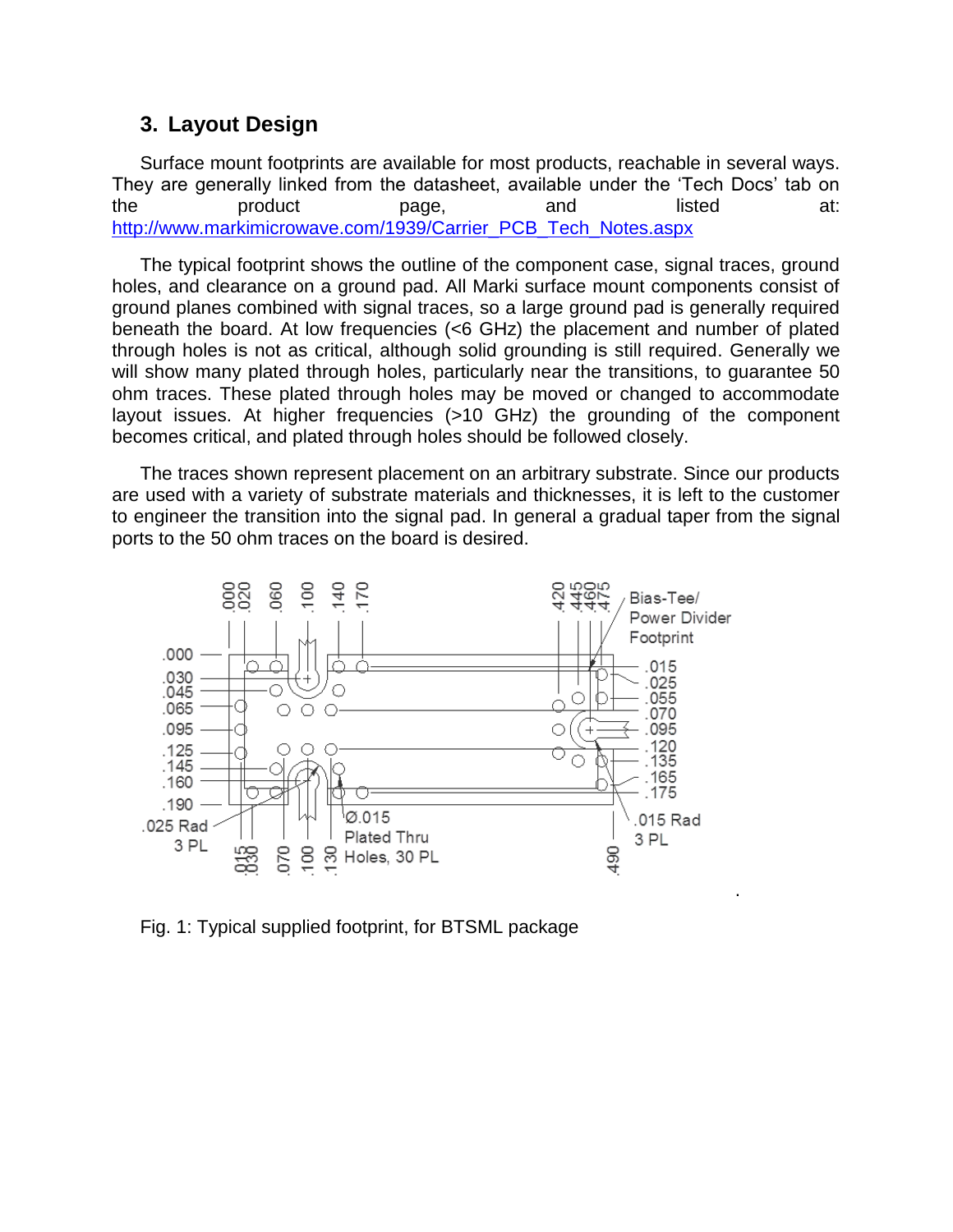## **4. Use of Pick and Place Assembly**

Marki components are generally suitable for pick and place assembly. The use of plastic lids allows most parts to be picked up and moved by vacuum tip manipulators. Marki products are not generally available on tape and reel packaging, although most products can be packaged into reels for an additional fee at the customer's request. When using pick and place assembly methods, the guidelines below for reflow temperature and cleaning must be followed.

# **5. Hand Mounting Assembly Method**

EZ amplifiers and T3A mixers with integrated LO amplifiers must always be hand assembled, due to the use of exposed amplifier die. Other Marki surface mount parts can always be hand assembled, and it is recommended to attempt hand assembly when manufacturing yield issues arise, especially for very tall or large footprint packages.

### **Marki Hand Mounting Assembly Process**

- 1) Prior to installation of the Marki components, populate all reflow-compatible surface mount components onto the PCB. When solder reflow and/or aqueous cleaning procedures are used, ensure these steps are completed prior to hand installation of EZ amplifiers and T3A mixers since they are not compatible with hand assembly.
- 2) Apply silver epoxy paste to the ground pad. Avoid the application of large amounts of epoxy in order to prevent shorts between the ground and signal lines. Apply epoxy in small "dots".
- 3) While holding the unit in place using tweezers or mounting screws, hand solder all signal I/O and bias pins. Do not apply the soldering iron to the I/O solder joint for longer than necessary to avoid damage to the component. A lower melting temperature eutectic solder such as Sn63/Pb37 is preferred, although lead-free solders can also be used.
- 4) Cure the silver epoxy according to the epoxy manufacturer's instructions.
- 5) If required, clean the assembly by wiping with isopropyl alcohol by hand.
- 6) (OPTIONAL) DC probe the I/O lines and verify the connections. Consult the Marki datasheets for DC circuit connections. If DC probe data is not available, contact the factory for proper readings.

Further, metal or nylon screws can generally be used to temporarily or permanently secure the parts to a solid metal or plated circuit ground plane. Use of these screws is always optional for surface mount components (though it may be required for carrier assemblies).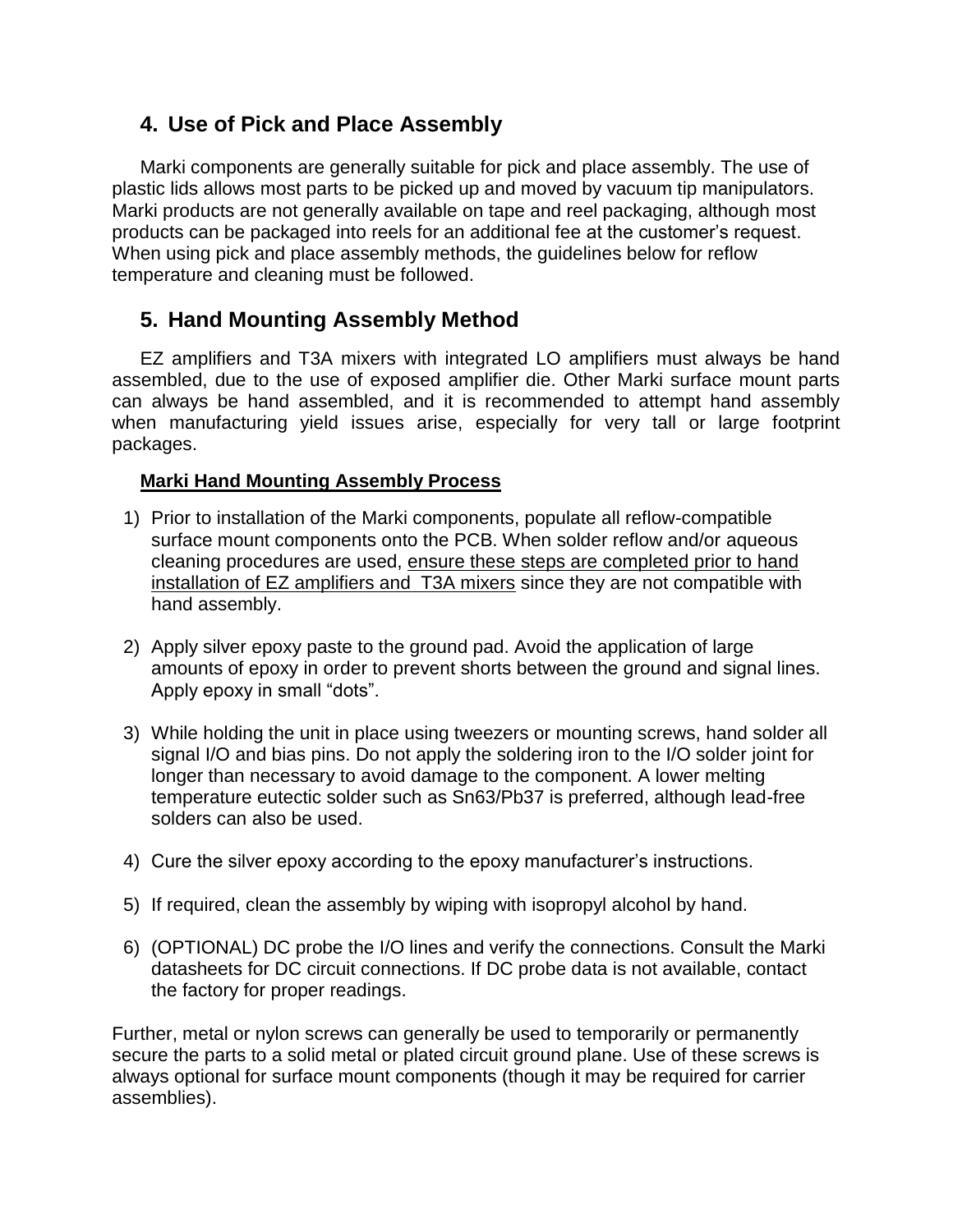## **6. Solder Selection and Reflow**

After the cleaning process, reflow temperatures are the second most common cause of failures amongst assembled Marki parts. Marki uses either high temperature leaded solder (for leaded parts) or gold-tin eutectic solder for lead-free parts. The **maximum** temperature and time these parts will **survive** is specified by the reflow profile (for leaded or lead free) detailed in IPC/JEDEC J-STD-020D.1.

### SN63 Eutectic Process Temperature Profile for Marki Microwave Surface Mount Devices



Reference: IPC/JEDEC J-STD-020D.1

Fig. 2: Leaded Reflow Profile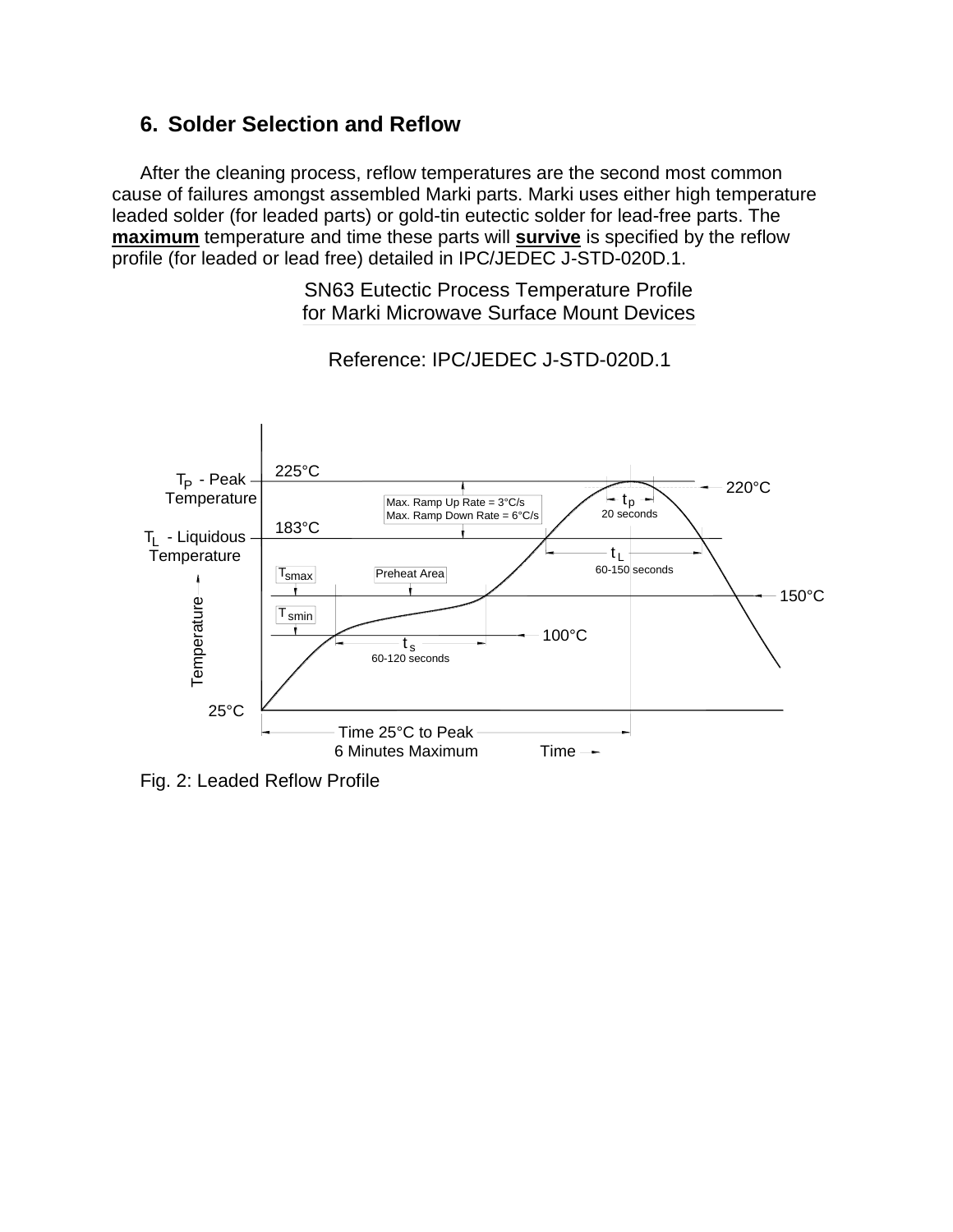#### PB-Free Process Temperature Profile for Marki Microwave Surface Mount Devices

Reference: IPC/JEDEC J-STD-020D.1



Fig. 3: Lead-free Reflow Profile

Whenever possible, we strongly recommend the use of no-clean solder with the lowest melting temperature and time above liquidous possible. This will prevent heat damage to Marki components that can occur during the reflow process.

The reason that high profile parts can be damaged during the reflow process is that the temperature sensors that control the oven temperature are usually located on the circuit board surface, but the heating in the peak temperature range frequently occurs by use of high temperature forced air method that allows shorter time above liquidous. This causes the top of the part to heat significantly more than the bottom surface, on the bottom PWB. The components inside can experience significantly higher temperatures than other lower profile components.

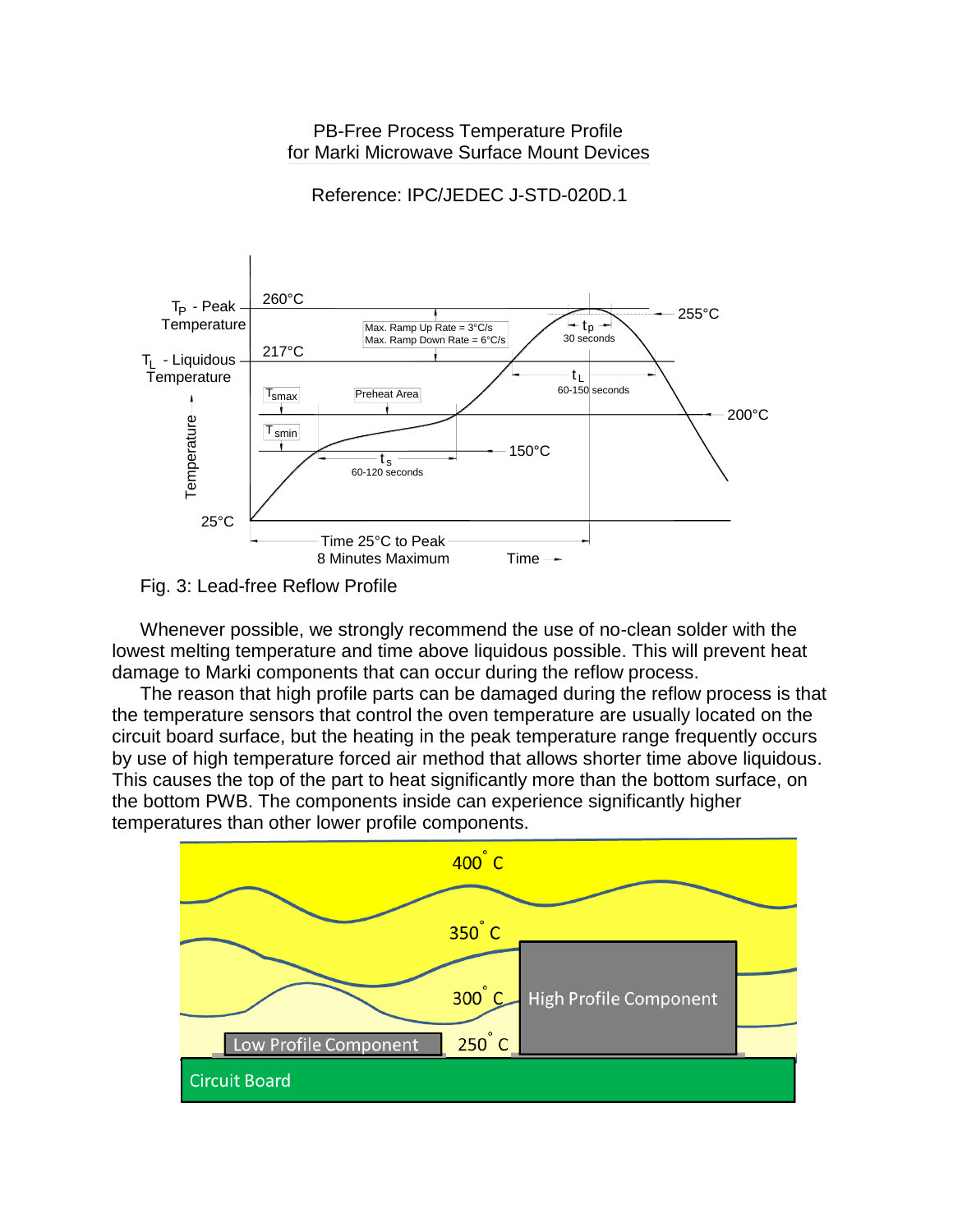Fig. 4: High temperature exposure of high profile surface mount components.

Marki has seen evidence of damage caused by parts experiencing temperatures above 300-400° during a "normal" reflow process. Therefore we strongly recommend using the lowest temperature solder, with the shortest time period available. For very large, dense, and high thermal conductivity boards, the amount of heat required can be extreme. In these cases the most reliable method for assembly is to hand solder the components.

To prevent failures we recommend

- Using the lowest temperature and shortest time above liquidous compatible with the process goals
- Measuring the temperature on the top of the tallest profile component during reflow
- Heating using methods other than overhead forced air when available.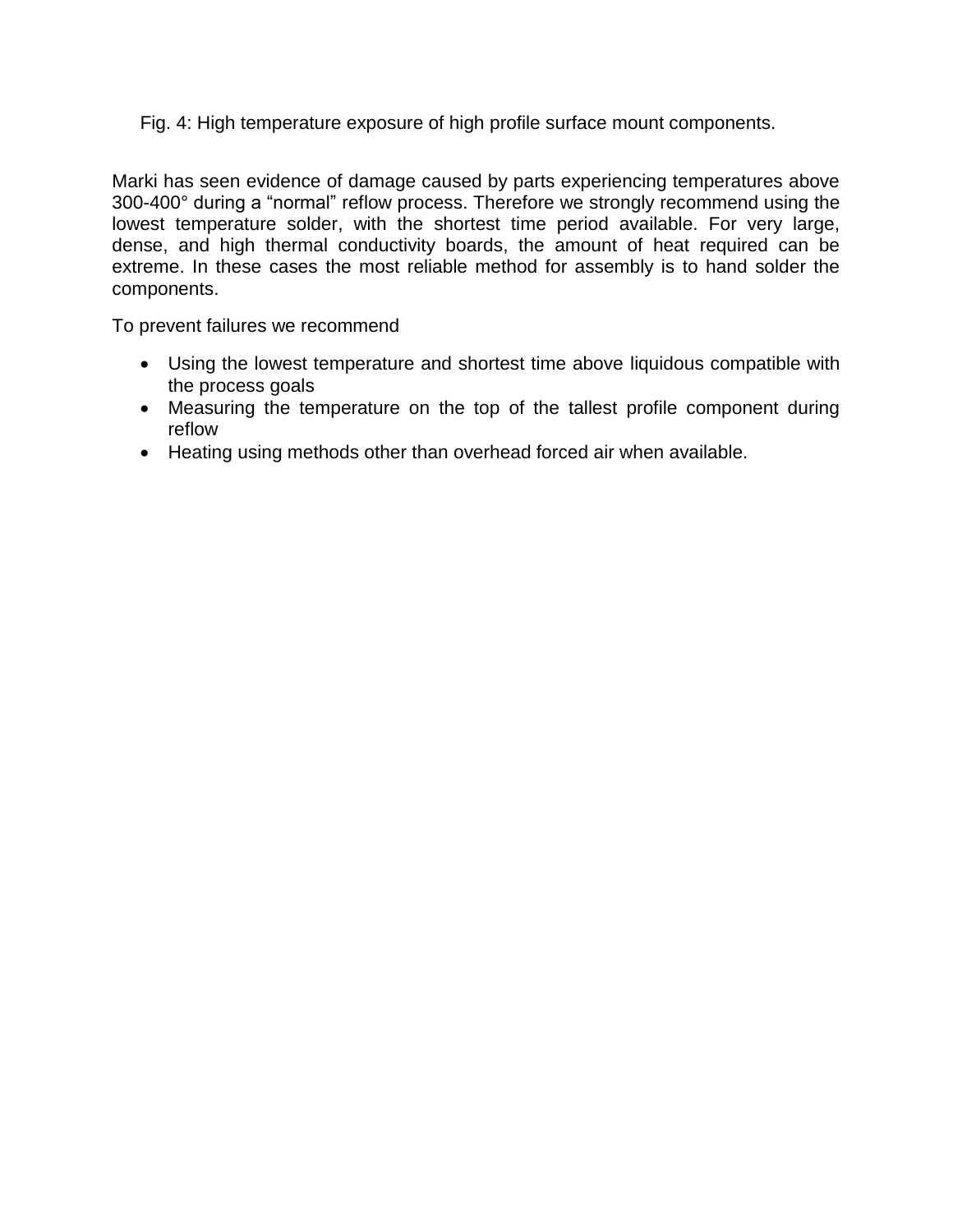### **7. Cleaning**

The wide variety of cleaning processes, solutions, drying techniques, and cleaning equipment make this step the most varied and prone to error. Many legacy surface mount products are NOT moisture sealed, and the lid is only a mechanical cover that is epoxied in place. With the exception of amplifiers, Marki components are classified as moisture sensitivity level 1, meaning that they can be mounted and reflowed an unlimited amount of time after they are removed from the packaging. Further, they are not generally sensitive to cleaning liquids.

However, the use of unsealed lids means that moisture can become trapped under the cover of the part, causing electrical shorts and other failure modes. This is particularly true when the part is cleaned with room temperature solutions when the board is still hot. The rapid cooling inside the component will cause a pressure differential that will draw moisture inside of the cover. This problem can be mitigated by allowing the board to cool before cleaning.



In general these failure modes are temporary for passive products and mixers. Once the moisture is removed the part will return to normal operating specifications. In order to accommodate this, Marki recommends the following:

#### **All surface mount components subject to aqueous cleaning should be subjected to a vacuum bake at 120° to 140 C**° **for one hour.**

In general this will remove all moisture from the package. If a vacuum oven is not available, or if it is desired to bake at a lower temperature, then a longer bake time at a lower temperature at atmospheric pressure is acceptable. Experimentation during process qualification may be required to find the optimal bake time.